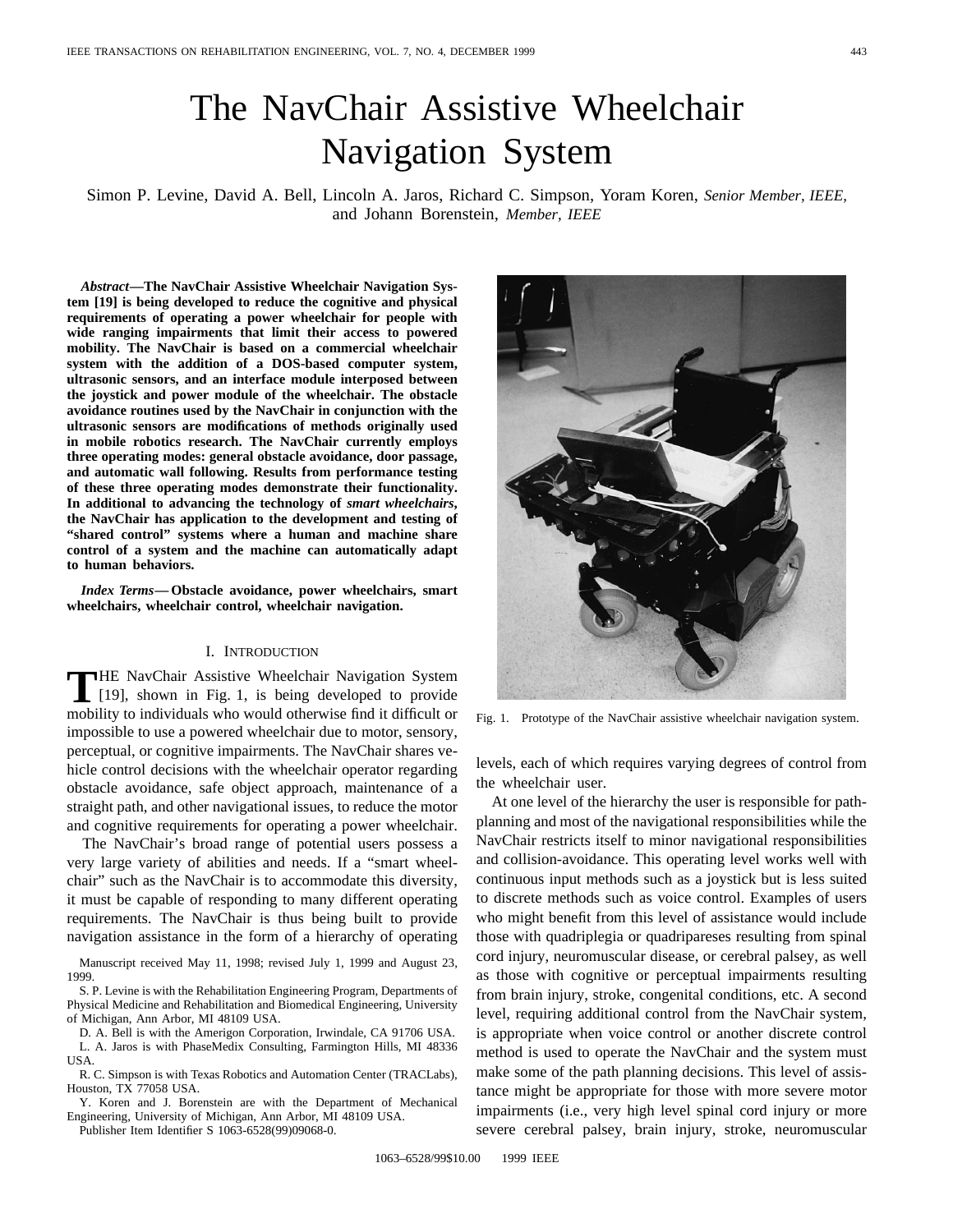disease, etc.). An even higher level of the hierarchy is needed when the user supplies the target destination and the NavChair completely plans the path and navigates to the destination. A good example of a user requiring this level of assistance would be a person with a motor impairment requiring powered mobility who is also blind. The main focus of this paper is on the first level of operation for continuous input methods.

The goal in developing the NavChair is to try to provide the user with an appropriate level of navigation assistance that allows them to independently operate a powered wheelchair. In working to achieve this goal every attempt is also made to provide the highest level of performance possible. In practice this can be determining by how close NavChair can come to the performance of a "fully capable user" using a standard power wheelchair.

# II. BACKGROUND

To date, prototypes of several smart wheelchairs have been developed, but none has made the transition to a commercial product. Two North American companies,  $KIPR<sup>1</sup>$  and Applied  $AI<sub>z</sub><sup>2</sup>$  sell smart wheelchair prototypes for use by researchers, but neither system is intended for use outside of a research lab. The CALL Center of the University of Edinburgh, Scotland, has described the use of a wheelchair with bump sensors and the ability to follow tape tracks on the floor as part of a wheeled-mobility training program [22], but they have yet to produce a commercial product from their work.

The majority of smart wheelchairs represent outgrowths of mobile robotics research. The NavChair, for example, began as an application of the VFH [6], [7] and VFF [6] obstacle avoidance routines developed by Borenstein and Koren. The Wheelesly and TAO [13] smart wheelchairs are examples of subsumption-based systems [11] originally developed by Brooks. The University of Texas smart wheelchair [14] is an application of Kuiper's Spatial Semantic Hierarchy [18].

One useful way to classify smart wheelchairs is based on how they allocate control between the wheelchair operator and the wheelchair itself. Some smart wheelchairs [12], [24], [22], [28], [30] operate in a manner very similar to autonomous robots, the user gives the wheelchair a final destination and supervises as the chair plans and executes a path to the target location. To reach their destination, these systems typically require either a complete map of the area through which they navigate or some sort of modifications to their environment (e.g., tape tracks placed on the floor or markers placed on the walls), and are usually unable to compensate for unplanned obstacles or travel in unknown areas. Smart wheelchairs in this category are most appropriate for users who 1) lack the ability to plan and/or execute a path to a destination and 2) spend the majority of their time within the same controlled environment.

Other smart wheelchairs confine their assistance to collision avoidance, and leave the majority of planning and navigation duties to the wheelchair user [21], [19], [26], [29]. These systems do not normally require prior knowledge of an area or

<sup>1</sup> KISS Institute for Practical Robotics; 10719 Midsummer Dr.; Reston, VA 20191 USA.

 $2$ Applied AI Systems, Inc; Suite 600; 340 March Road; Kanata, Ont., Canada K2K 2E4.

any specific alterations to the environment. They do, however, require more planning and continuous effort on the part of the wheelchair user and are only appropriate for users who can effectively plan and execute a path to a destination. Finally, a third group of smart wheelchairs offers both autonomous and semi-autonomous navigation [10], [13], [15], [17].

Another useful method of distinguishing smart wheelchairs is based on whether or not a given wheelchair offers multiple configurations (or operating modes), each designed for a specific set of tasks and input methods. For example, the NavChair offers three distinct operating modes for 1) traversing a room while avoiding obstacles, 2) passing through doorways, and 3) following a wall down a hallway. Other smart wheelchairs that offer task specific behaviors [10], [13], [15], [29] are able to accommodate a wider range of needs and abilities but present the added requirement of selecting the most appropriate configuration for a given task.

The responsibility for selecting the most appropriate operating mode can be performed by the user (manual adaptation to changing task requirements) or the smart wheelchair (automatic adaptation). The TinMan wheelchair [20] provides an example of manual adaptation. Users can change the setting of a dial to specify the amount of obstacle avoidance assistance provided by the wheelchair. On the other hand, the NavChair (as described in a companion paper—[25]) and the TAO systems [13], use automatic adaptation. The NavChair uses probabilistic reasoning techniques to combine information from the sonar sensors and a topological map to make adaptation decisions, while the TAO system's subsumptive reasoning approach allows the most appropriate behavior to emerge from a collection of potential behaviors.

The NavChair incorporates a combination of several innovative features that distinguish it from the other smart wheelchair systems described above. Unlike many of the systems, the NavChair is designed to function as a shared control system with an obstacle avoidance algorithm specifically developed to meet the vehicle's shared control needs and permit the NavChair to dynamically allocate control of the wheelchair based on current task demands. The NavChair also provides several operating modes to allow users with varying abilities to operate the chair in a variety of environments. Finally, it incorporates a mechanism for automatically selecting between these modes during operation (described in [25]).

#### III. HARDWARE

The NavChair prototype is based on a Lancer<sup>3</sup> power wheelchair. The components of the NavChair system are attached to the Lancer and receive power from the chair's batteries. As shown in Fig. 2, the NavChair system consists of three units: 1) a DOS-based, 33 MHz, 80486 computer, 2) an array of 12 ultrasonic transducers mounted on the front of a standard wheelchair lap tray, and 3) an interface module which provides the necessary circuits for the system.

The Lancer's controller is divided into two components: 1) the joystick module, which receives input from the user via the joystick and converts it to a signal representing desired direc-

<sup>&</sup>lt;sup>3</sup> Everest and Jennings, 4203 Earth City Expressway, St. Louis, MO 63045.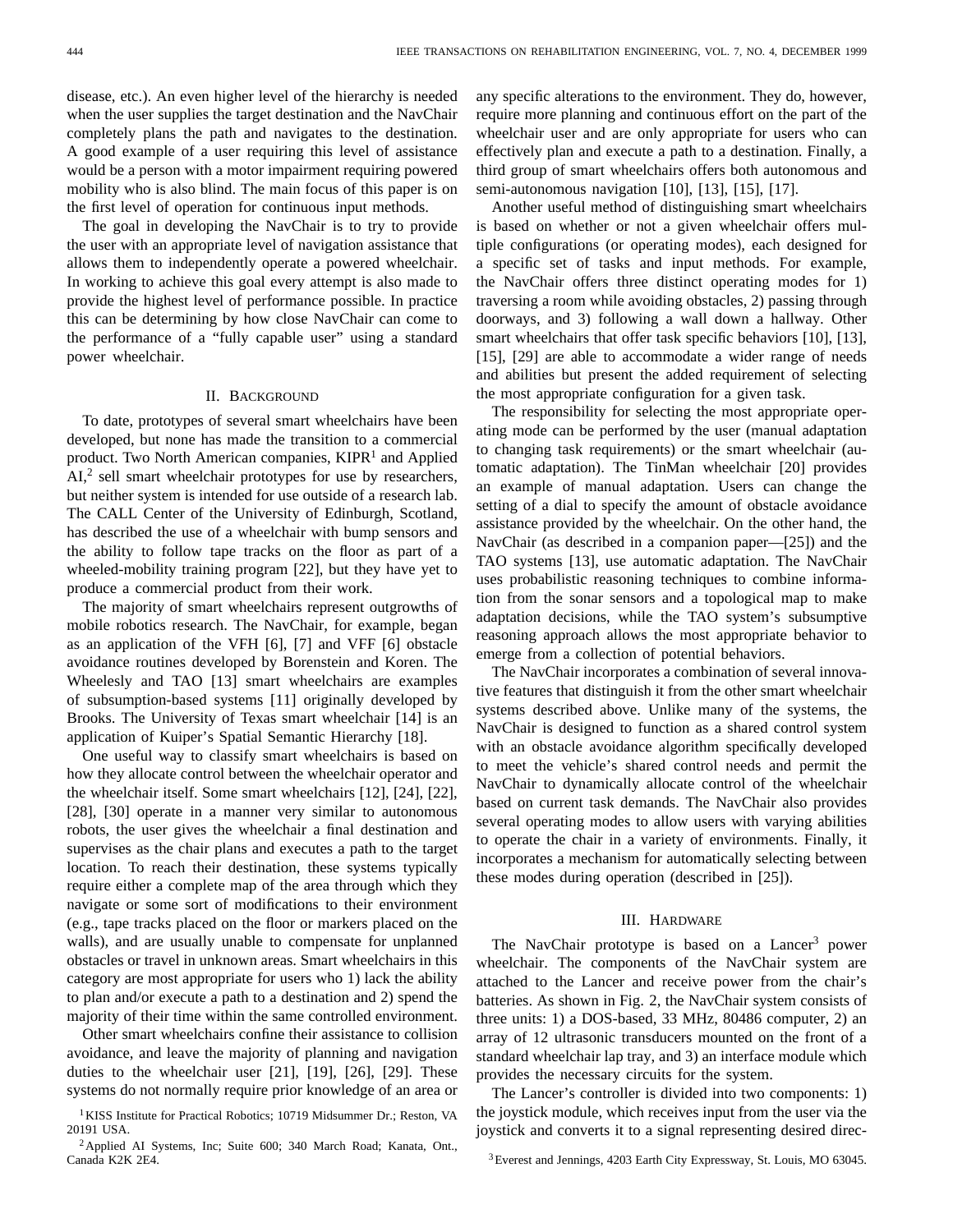

Fig. 2. Functional diagram of the NavChair prototype's hardware components [2].

tion and 2) the power module, which converts the output of the joystick module to a control signal for the left and right wheel motors. During operation, the NavChair system interrupts the connection between the joystick and the power module, with the joystick position (representing the user's desired trajectory) and the readings from the sonar sensors (reflecting the wheelchair's immediate environment) used to determine the control signals sent to the power module [16]. The NavChair's software performs the filtering and smoothing operations that were originally performed by the joystick module after the navigation assistance calculations have been performed.

Sonar sensors are used because of their operational simplicity and low cost. However, individual sonar readings are often erroneous. The method used to reduce these errors and create a sonar map of the chair's surroundings is called the Error Eliminating Rapid Ultrasonic Firing (EERUF) method [8]. EERUF rejects bad sonar readings by detecting temporal patterns inconsistent with error-free operation. The accuracy of the map is further enhanced by keeping track of the wheelchair's motion via wheel rotation sensors built into the Lancer's wheel motors. The result is a sonar map that is surprisingly accurate given the constraints of individual sonar sensors. The NavChair is able to accurately locate obstacles within five degrees of angular resolution relative to the center of the chair despite the fact that the resolution of an individual sonar sensor exceeds 15 degrees [3].

# IV. OBSTACLE AVOIDANCE METHODS

Two obstacle avoidance routines, minimum vector field histogram (MVFH) obstacle avoidance and vector force field (VFF) obstacle avoidance, are used by the NavChair. Both routines are based on methods originally developed for autonomous mobile robots that were modified to meet specific requirements for wheelchair navigation. The influence of each routine on the NavChair's direction of travel at any given time is determined by the NavChair's current operating mode and



Fig. 3. VFH obstacle avoidance. The left figure shows the certainty grid around the NavChair; the right figure shows the polar histogram at the same instant, where  $\Theta_j$  is the desired direction of travel, as indicated by the user; **h** is the polar histogram representing obstacle densities in each possible direction of travel;  $T_s$  is the safety threshold value;  $\Theta_s$  is the safe direction of travel selected by VFH.

readings from the ultrasonic sensors reflecting the status of the immediate surroundings. An overview of these routines follows.

The obstacle avoidance technique first used in the NavChair, the vector field histogram method (VFH) [6], [7] was originally developed for autonomous mobile robots. The VFH algorithm is illustrated in Fig. 3 and can be described briefly as follows.

- 1) Input from the sonar sensors and wheel motion sensors is used to update a Cartesian map (referred to as the *certainty grid*) centered around the chair. The map is divided into small cells, each of which contains a count of the number of times a reading has placed an object within that cell. The count within each cell, the *certainty value*, represents the probability that an object is within that cell; so the more often an object is seen within a cell the higher its certainty value.
- 2) The certainty grid is converted into a polar histogram, centered on the vehicle, that maps *obstacle density* (a combined measure of the certainty of an object being within each sector of the histogram and the distance between that object and the wheelchair) versus direction of travel [6], [7].
- 3) The polar histogram is searched for a direction of travel that is as close as possible to the target direction indicated by the user, while also having an obstacle density beneath a predetermined safety threshold.

After the VFH algorithm has been applied, the chosen direction and speed are further modified by the VFF algorithm. Like VFH, the VFF method was originally developed for cylindrical autonomous robots [5] and then enhanced to work with irregularly shaped mobile robots [9]. In essence, VFF works by allowing every object detected by the NavChair's sonar sensors to exert a repulsive force on the NavChair's direction of travel, modifying its path of travel to avoid collisions. The repulsive force exerted by each object is proportional to its distance from the vehicle. To account for the NavChair's rectangular shape, five different points on the chair are subject to the repulsive forces (Fig. 4). The repulsive forces at each of these five points is summed and this total repulsive force is used to modify the NavChair's direction of travel.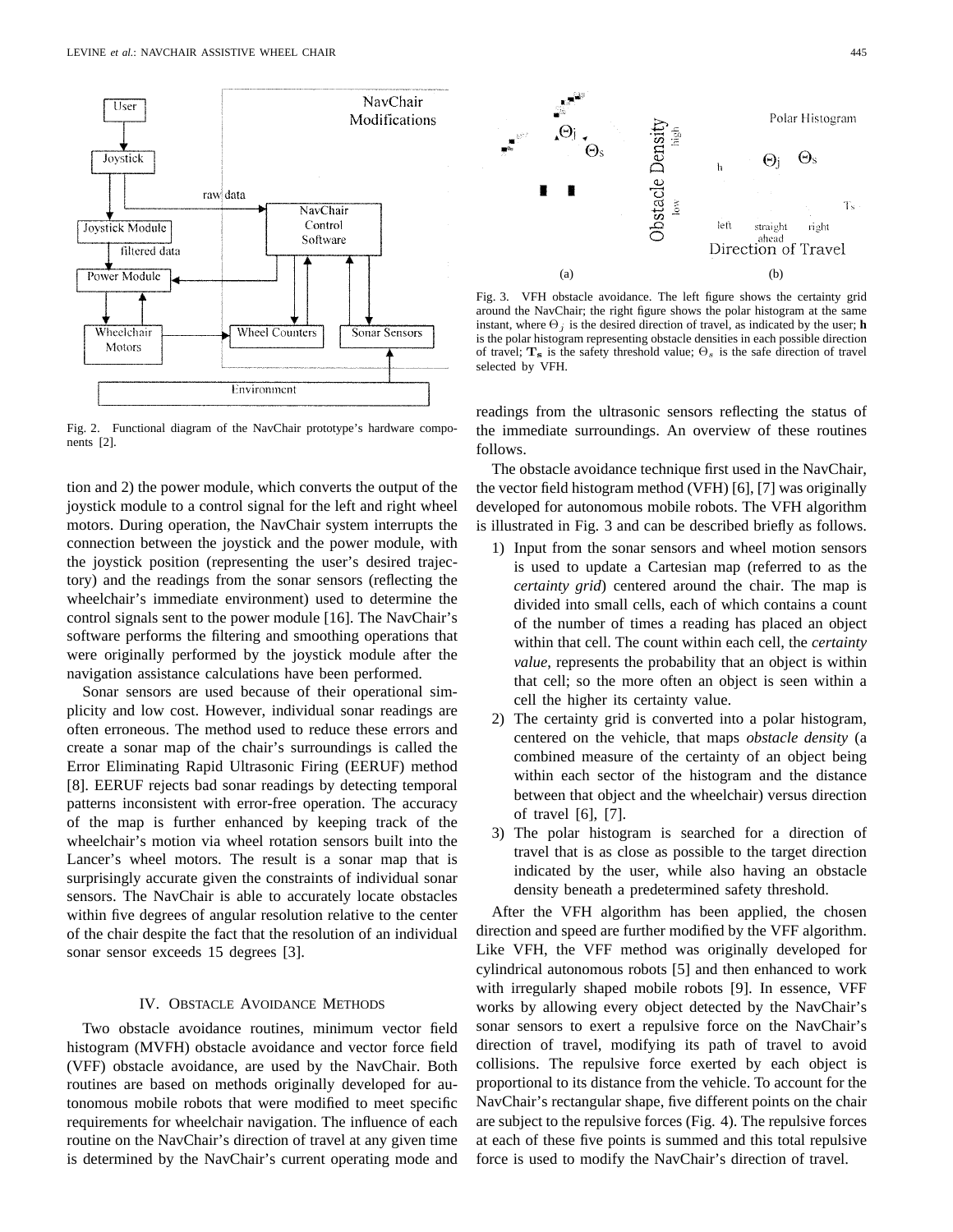represent obstacles, the gray circles are the five locations at which the repulsive forces are calculated, the lines extending from the gray circles represent the repulsive forces at each of these points (size of the arrows is proportional to magnitude of the repulsive force), the dashed line represents the direction the user pressed the joystick, and the solid line is the direction actually chosen by VFF.

 $A$ 

During development of the NavChair, it was discovered that several modifications to the original VFH method were required in order for VFH to make the transition from autonomous mobile robots to wheelchairs. One difficulty in applying an obstacle avoidance routine developed for a robot to a wheelchair was the different types of movement employed by the two platforms. Mobile robots in general (and those VFH was originally intended for in particular) are cylindrical and omni-directional, which simplifies the calculation of trajectories for collision avoidance. However, when applied to a rectangular wheelchair with arced trajectories, failures of the obstacle avoidance routine are more likely. Another difficulty arose from the fact that VFH could not support all of the desired functions (door passage and close approach in particular) while still maintaining adequate obstacle avoidance protection in more open environments. Finally, what was considered one of the VFH method's greatest strengths in robot applications, the ability to move through a crowded environment and make abrupt changes in direction with a minimal reduction in speed, was unacceptable behavior for the wheelchair application where it was likely to be considered "jerky" and unpredictable.

In response to these needs, the Minimal VFH (MVFH) method was developed [1], [4]. The steps of the MVFH algorithm are illustrated in Fig. 5. The first two steps are identical to VFH. However, unlike the VFH method, the third step of the process does not simply search for the closest direction of travel to that desired with an obstacle density below the given threshold. Instead, a weighting function (curve **w** in Fig. 5) is summed with the polar histogram (curve **h**) to produce curve **s**. The direction of travel  $(\Theta_s)$  is then chosen as the direction corresponding to the minimal value for curve **s**. The weighting function (**w**) is a parabola with its minimum at the direction of travel indicated by the wheelchair's joystick position. Thus, the direction indicated by the user's input from the joystick receives the least amount of additional weight (*obstacle density*) while directions furthest from the user's goal receive the most weighting, predisposing the chair to pursue a direction close to the user's goal.

In the fourth step of the MVFH method the wheelchair's speed is determined based on the proximity of obstacles to the projected path of the chair. This step takes in to account the rectangular shape and nonholonomic nature of the wheelchair when calculating the projected path, which allows the chair to approach objects more closely than VFH while still maintaining the safety of the vehicle. Unlike in the VFH algorithm, the virtual force repulsion (VFF algorithm) is not automatically applied in the MVFH algorithm. Rather, it is active during the performance of some tasks, like traveling through a crowded room, where it helps to maintain adequate clearance from all obstacles, but not others like following a wall down a hallway, where it would otherwise interfere with the wheelchair's ability to remain close to the wall (see *The Navchair's Operating Modes* below).

# *A. Experimental Testing of MVFH*

Five tests were run, which compared the performance of VFH, MVFH, and that of an experienced wheelchair operator using the unmodified wheelchair control system [1]. VFF was active in combination with both VFH and MVFH for all tests. The tests were performed in a U-shaped hallway with two right-angle turns, and contained difficult situations typical of modern office buildings: mixed smooth tile and rougher concrete walls, a section of glass wall, and narrow doorways. The test course was approximately 2 m wide and 30 m long. In all tests, four quantitative measures of performance were collected to be used as the basis of comparison: average speed (m/s), ride "wobble" (RMS average of the portion of the motor command above 10 Hz), average obstacle clearance (measured from the side of the wheelchair), and risk of a collision (collisions and near misses per second). For both obstacle avoidance methods, the system was configured to produce optimal system performance as measured by these variables.





Fig. 5. MVFH Obstacle Avoidance. The left figure shows the certainty grid around the NavChair; the right figure shows the polar histogram at the same instant, where:  $\Theta_j$  is the desired direction of travel, as indicated by the user with the joystick; **h** is the polar histogram representing obstacle densities in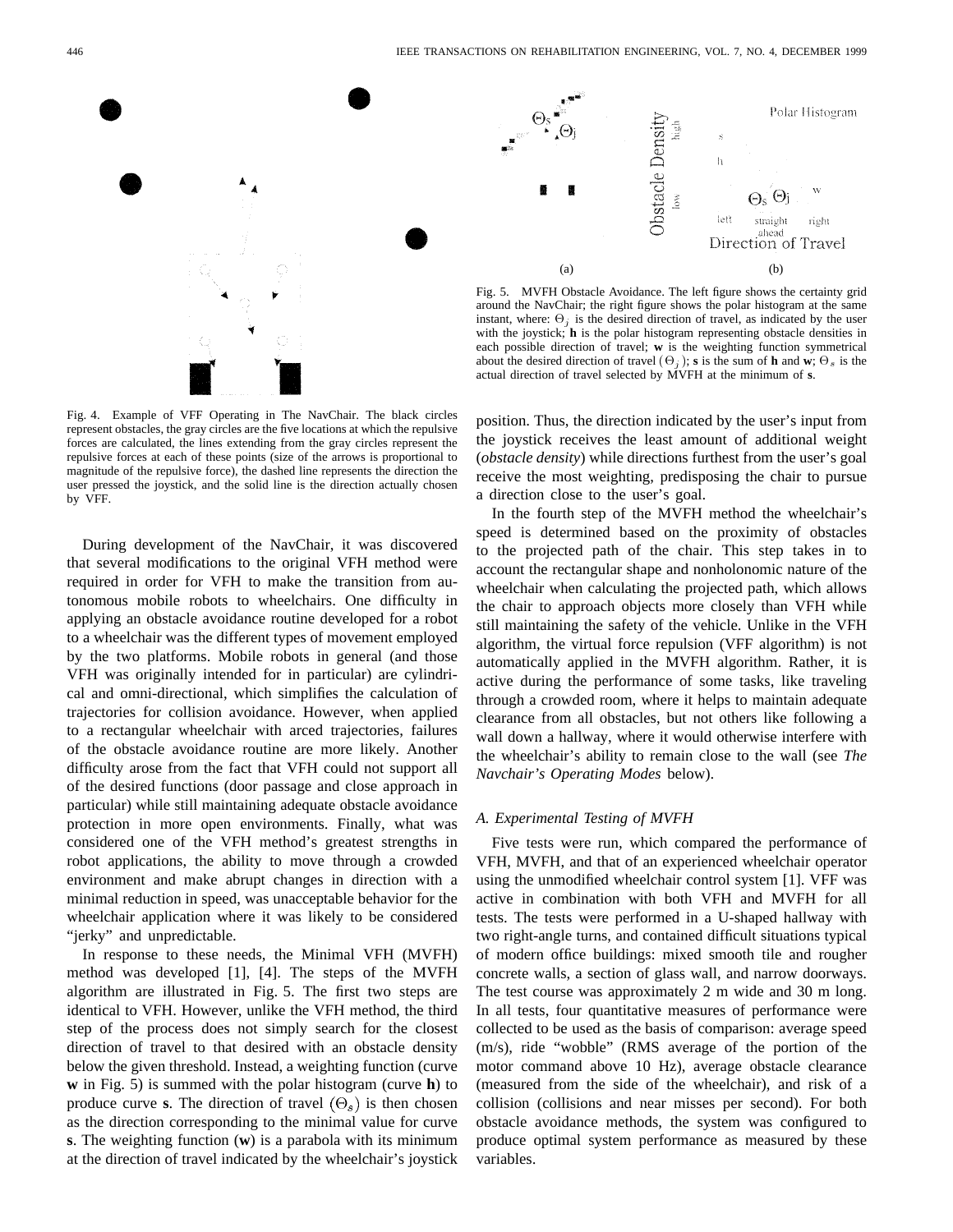TABLE I

MVFH VERSUS VFH IN THE HALLWAY ENVIRONMENT [10]. FOUR MEASURES OF PERFORMANCE (AVERAGED OVER FOUR TRIALS) ARE COMPARED FOR A BLINDFOLDED SUBJECT USING OBSTACLE AVOIDANCE AND AN EXPERIENCED SUBJECT USING THE UNMODIFIED WHEELCHAIR CONTROL SYSTEM IN THE SMOOTH HALLWAY COURSE. STANDARD DEVIATIONS FOR ALL MEASURES WERE LESS THAN 10% OF MEAN. THE RESULTS INDICATE THAT THE BLINDFOLDED USER IS ABLE TO TRAVEL SAFELY AT ABOUT HALF THE SPEED OF THE EXPERIENCED USER TRAVELING WITHOUT OBSTACLE AVOIDANCE. NOTE THAT OBSTACLE CLEARANCE WAS ONLY MEASURED DURING THOSE TRIALS IN WHICH THE USER WAS BLINDFOLDED AND ACTIVELY STEERING THE WHEELCHAIR TOWARDS THE WALL (TESTS 1 AND 3), AND THAT RIDE WOBBLE WAS ONLY RECORDED WHEN THE NAVCHAIR WAS PROVIDING NAVIGATION ASSISTANCE (TESTS 1–4)

| Performance   | VFH    |        | <b>MVFH</b> |        | <b>Experienced User</b> |
|---------------|--------|--------|-------------|--------|-------------------------|
| Measure       | test 1 | test 2 | test 3      | test 4 | test 5                  |
| speed $(m/s)$ | 0.73   | 0.78   | 0.77        | 0.78   | 1.62                    |
| clearance (m) | 0.44   | n/a    | 0.45        | n/a    | n/a                     |
| wobble        | 0.95   | 0.68   | 0.58        | 0.55   | n/a                     |
| collisions    | 0      | 0      | 0           | 0      |                         |

The first two tests evaluated VFH obstacle avoidance. In Test 1 the user was blindfolded and traversed the course by holding the joystick toward the wall, at approximately a  $45^\circ$  angle, while in Test 2 the user attempted to steer the chair straight down the middle of the hallway by pointing the joystick straight ahead. Tests 3 and 4 measured the performance of MVFH but were otherwise exactly the same. In the fifth test, an experienced user traversed the course as quickly as possible without navigation assistance. Each test was repeated four times with a single user and the results averaged.

Table I [1] presents the results of the experiment. Notice that MVFH performed as well as or better than VFH in terms of every performance measure. In particular, MVFH was as fast as VFH while providing smoother travel.

There were several advantages of MVFH not brought out by the experimental results which deserve mention. First, using MVFH, control of the chair became much more intuitive and responsive. Small changes of the joystick position resulted in changes in wheelchair motion, which was not always true under VFH control. Second, by modeling the exact shape of the NavChair it was possible to perform previously unmanageable tasks, such as passing through doorways. Most importantly, however, MVFH provided an adaptable level of navigation assistance. By changing the shape of the weighting function, MVFH could assume more or less control over travel decisions. This flexibility allowed the development of multiple task-specific operating modes for the NavChair.

### V. THE NAVCHAIR'S OPERATING MODES

During the design of the NavChair system it became clear that in order to provide the full range of desired functionality it would be necessary to define several different operating modes [1], [2]. This section describes the function of each of the three operating modes currently implemented within the NavChair: General Obstacle Avoidance, Door Passage and Automatic Wall Following. The results of several experiments are also presented to provide performance data for each operating mode.

#### *A. General Obstacle Avoidance Mode*

General Obstacle Avoidance (GOA) mode is the "default" operating mode of the NavChair and is intended to allow



Fig. 6. The course for testing of general obstacle avoidance versus no navigation assistance.

the NavChair to quickly and smoothly navigate in crowded environments while maintaining a safe distance from obstacles. MVFH and VFF are both active in this mode. The weighting function used by MVFH is a relatively wide parabola (compared to the NavChair's other operating modes) centered on the joystick direction, which allows the chair a relatively large degree of control over its direction of travel. Of the three modes described in this paper, this mode allocates the most navigation control to the NavChair in that it has great freedom in choosing a direction of travel while attempting to remain close to the direction indicated by the user.

A simple experiment was performed to analyze GOA mode's ability to successfully navigate the NavChair through a crowded room [23]. The experimental environment is shown in Fig. 6. A fully capable driver performed ten trials with the NavChair in GOA mode and ten trials with no navigation assistance active (in other words, the NavChair behaved exactly like a normal power wheelchair). In each trial the subject's task was to follow the path indicated in Fig. 6. Results from the ten trials were averaged.

The results of the experiment are shown in Table II. They reveal that GOA mode caused the NavChair to move more slowly through the slalom course than occurred when navigation assistance was not active. However, the NavChair also maintained a greater minimum distance from obstacles in GOA mode, due to the influence of the NavChair's collision avoidance routines.

#### *B. Door Passage Mode*

Door Passage (DP) mode is intended for use in situations requiring the NavChair to move between two closely spaced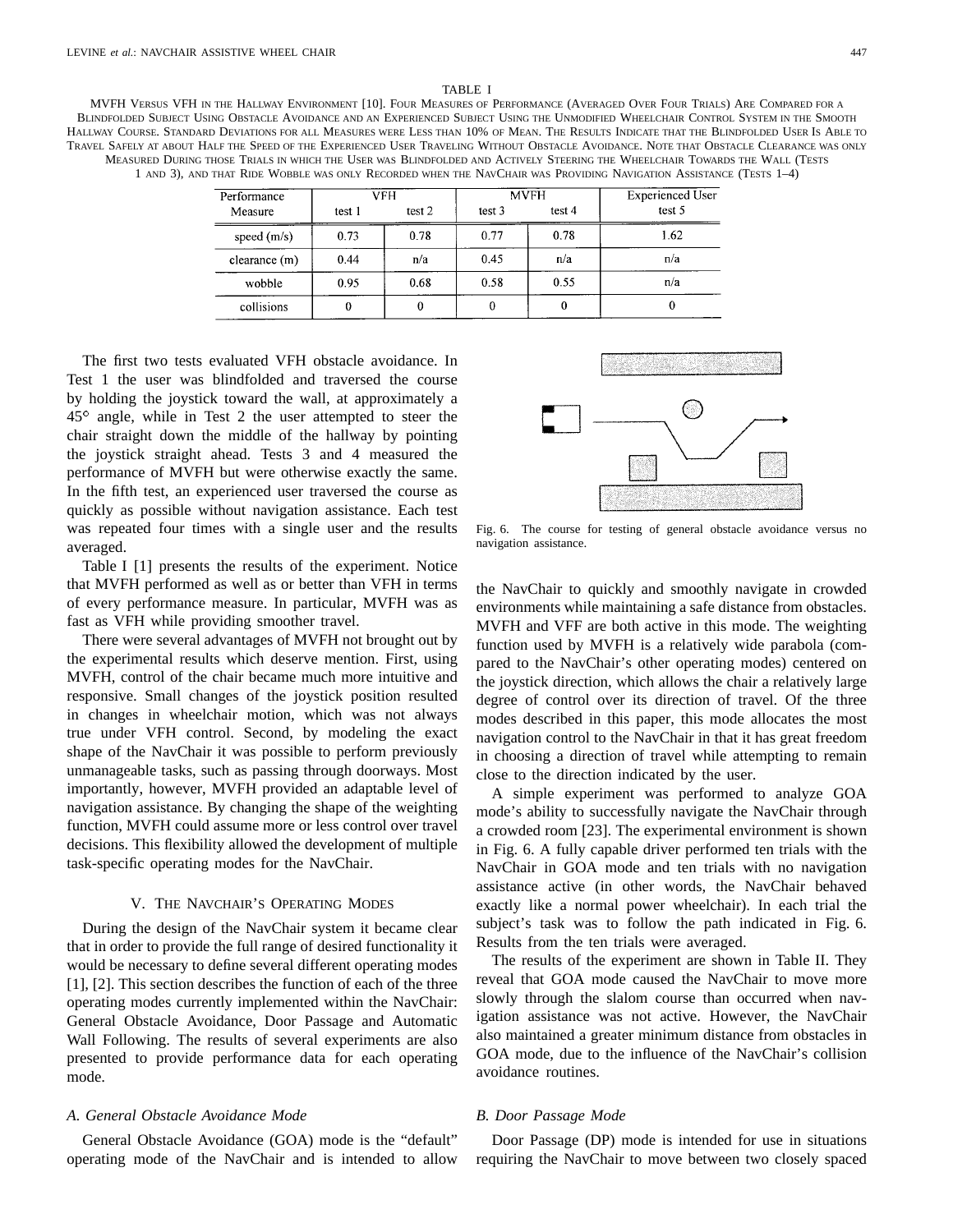

Fig. 7. Panel A shows a situation that would where it is appropriate for the NavChair to enter DP mode. If the wheelchair operator directs the NavChair toward the door, DP mode will act to center the chair in the doorway and move the chair through the door (Panel B). However, if the wheelchair operator directs the chair away from the door, DP mode will not push the chair through the door (Panel C).

TABLE II RESULTS FROM EXPERIMENT COMPARING GENERAL OBSTACLE AVOIDANCE MODE WITH NO NAVIGATION ASSISTANCE. STANDARD DEVIATIONS FOR ALL MEASURES WERE LESS THAN 6% OF MEAN

| Performance Measure                         | General Obstacle Avoidance | No Navigation Assistance |
|---------------------------------------------|----------------------------|--------------------------|
| Time (sec)                                  | 9.35                       | 7.09                     |
| Average Speed (m/sec)                       | 0.61                       | 0.76                     |
| Average Minimum Obstacle<br>Clearance $(m)$ | 0.59                       | 0.53                     |

obstacles, such as the posts of a doorway. DP mode acts to center the NavChair within a doorway and then steer the chair through it. In this mode, VFF is not active and MVFH's weighting function is a narrow parabola, forcing the NavChair to adhere closely to the user's chosen direction of travel.

Fig. 7 shows the operation of DP mode. As the chair passes through the doorway, MVFH acts to push the chair away from both door posts and toward the center of the door. MVFH also acts to reduce the chair's speed as it approaches the doorway. If the user points the joystick in the general direction of a door, the effect is to funnel the NavChair to the center and through an open doorway.

Due to the influence of obstacle avoidance, it is possible for the NavChair to fail to successfully pass through a doorway on a given attempt. Typically, this is due to the NavChair approaching the door at an angle rather than from directly in front of the door. When a failure occurs, the operator is then required to back up and approach the door again, hopefully from a better direction.

An experiment was performed to compare the ability of GOA mode and DP mode to pass between closely spaced obstacles [23]. In this experiment a fully capable driver attempted to steer the NavChair through a door whose width was varied. Twenty trials were performed at each width. In ten of the trials the NavChair was in GOA mode and in ten of the trials the NavChair was in DP mode. Results from the ten trials for each mode were averaged and are shown in Fig. 8.

As can be seen from the graph, DP mode allowed the NavChair to pass through significantly smaller spaces than GOA. Of particular interest, the NavChair successfully passed through spaces 32 inches (81.3 cm) wide 70% of the time.

#### Door Passage Success



Fig. 8. Results from an experiment comparing the performance of door passage mode (DP), general obstacle avoidance mode (GOA), and no navigation assistance (NNA) on a door passage task.

This is noteworthy because the federal Architectural and Transportation Barriers Compliance Board [27] has declared 32 inches as the minimally acceptable door width for wheelchair accessibility in federal buildings. With no navigation assistance active, the NavChair was able to pass through doorways as small as 25 inches (63.5 cm), which corresponded to the width of the NavChair.

#### *C. Automatic Wall Following Mode*

Automatic Wall Following (AWF) mode causes the NavChair to modify the user's joystick commands to follow the direction of a wall to the left or right of the chair. In this mode neither MVFH nor VFF is active. Instead, the NavChair uses the sonar sensors to the front and side of the opposite the wall being followed to scan for obstacles while the remaining sonar sensors (facing the wall) are used to navigate the chair. The NavChair's speed is reduced in proportion to the distance of the closest detected obstacle, which allows the NavChair to stop before a collision occurs.

Fig. 9 shows the operation of AWF mode. As long as the user points the joystick in the approximate direction of the wall being followed, the chair modifies the direction of travel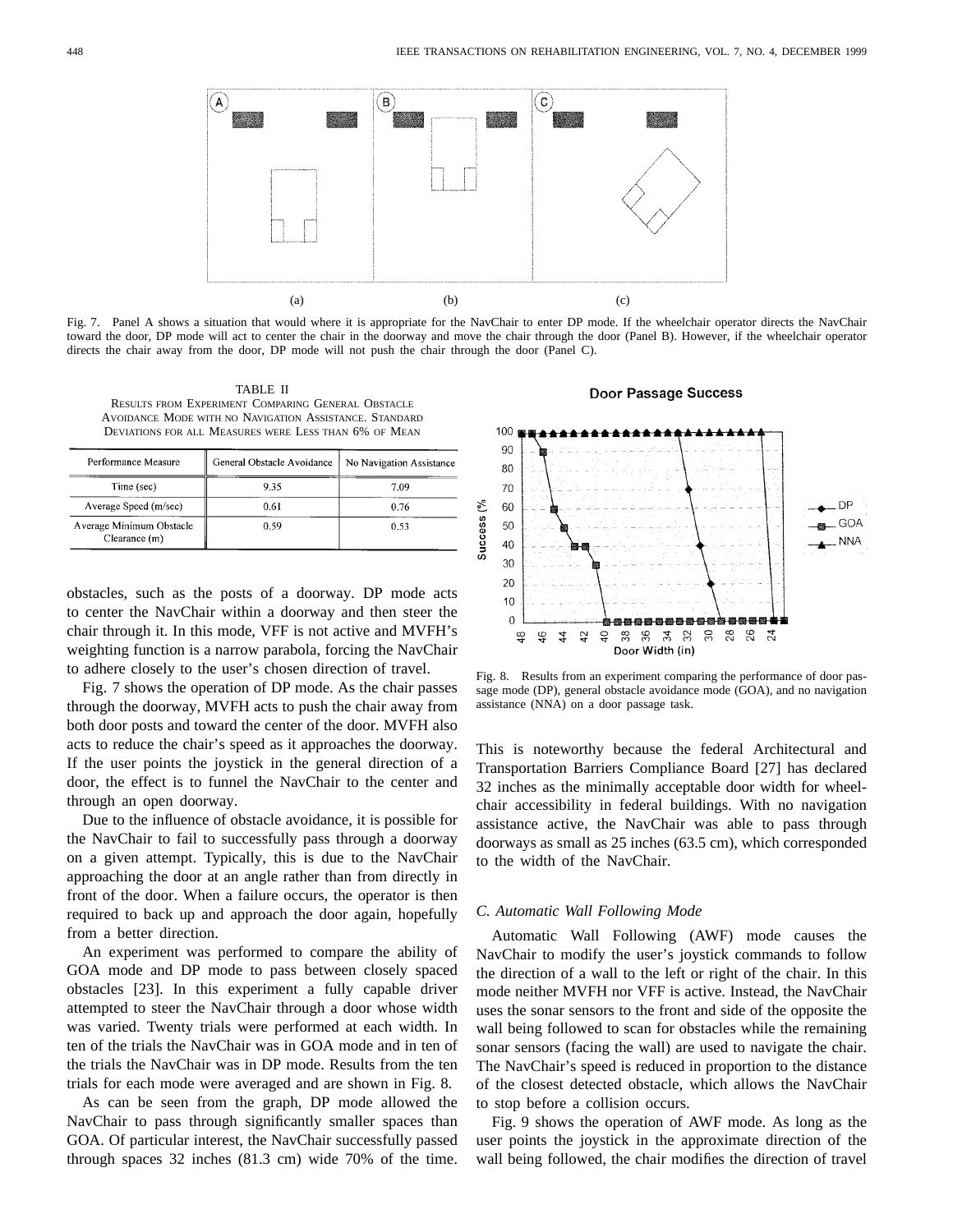RESULTS OF AN EXPERIMENT COMPARING THE PERFORMANCE OF AUTOMATIC WALL FOLLOWING MODE, GENERAL OBSTACLE AVOIDANCE MODE, AND NO NAVIGATION ASSISTANCE ON A HALLWAY TRAVERSAL TASK. STANDARD DEVIATIONS FOR ALL MEASURES WERE LESS THAN 6% OF MEAN

| Performance<br>Measure             | Automatic Wall<br>Following | General Obstacle<br>Avoidance | No Navigation<br>Assistance |
|------------------------------------|-----------------------------|-------------------------------|-----------------------------|
| Average Time (sec)                 | 9.13                        | 11.27                         | 4.60                        |
| Average Speed (m/sec)              | 0.76                        | 0.63                          | 1.45                        |
| Average Minimum<br>Clearance $(m)$ | 0.41                        | 0.56                          | 0.32                        |

TABLE III

 $\mathbf{c}$  $\mathbf{A}$ ¥

Fig. 9. Panel A shows a situation where it is appropriate for the NavChair to use AWF mode. The circle represents potential joystick inputs. If the user continues to direct the chair along a path roughly parallel to the wall (i.e., joystick position anywhere in the shaded portion of the circle) the NavChair will follow the direction of the wall (Panel B). However, if the user directs the chair in a direction sufficiently different from the wall (i.e., anywhere outside the shaded portion of the circle) the NavChair will leave AWF mode and move away from the wall (Panel C). The sonar sensors facing the wall are used to follow the wall while the sonar sensors in front of the chair are used to scan for obstacles.

to follow the wall while maintaining a safe distance from the wall. However, if the user points the joystick in a direction sufficiently different from that of the wall then the user's direction is followed instead.

An experiment was performed to compare the performance of the NavChair operating in GOA mode, in AWF mode, and without navigation assistance in a hallway traversal task [23]. In this experiment a fully capable driver performed thirty trials in which he attempted to navigate the NavChair down an empty hallway. In ten of the trials the NavChair was in GOA mode and the subject moved the NavChair down the hallway by pointing the joystick at a  $45^\circ$  angle to the wall. In the second set of ten trials the NavChair was in AWF mode. In the final set of ten trials, the NavChair's navigation assistance was not active. Results from each set of ten trials were averaged.

The results of the experiment appear in Table III. They show that AWF mode allowed the NavChair to travel at a faster speed closer to a wall then GOA mode; but did not allow the chair to travel as fast or as close to the wall as was possible for an able-bodied operator using the chair without navigation assistance. However, AWF is expected to provide a measurable improvement in performance for the NavChair's target user population, defined by their inability to operate a power wheelchair, as well as able-bodied individuals.

# VI. DISCUSSION

While the NavChair has yet to be formally evaluated in trials with potential users, feedback has been sought from clinicians active in wheelchair seating and mobility during all phases of the its design and development. Additionally, informal sessions with potential users have provided encouraging results. Formal user trials are planned for the very near future.

The NavChair has demonstrated satisfactory performance in all operating modes using a standard joystick controller. This provides a good indication of the NavChair's ability to deliver the navigation assistance needed by individuals who can not operate or have difficulty operating a standard power wheelchair. However, as should be expected, the NavChair's level of performance is not equal to that of a competent user.

The primary reason that navigation assistance does not match skilled driving performance is the tendency for it to reduce the wheelchair's speed. Another problem arises from the lack of resolution provided by the NavChair's sonar sensors. A skilled wheelchair operator, guided by visual feedback, can steer much closer to obstacles without fear of collision than is possible for the NavChair's software guided by sonar sensors. This results in the NavChair maintaining a greater minimum distance from obstacles than is strictly necessary.

Beyond its application for people who have difficulty operating a powered wheelchair, the NavChair has been used as a test-bed for research in automatic adaptation of human–machine systems [1], [2], [23]. The presence of multiple operating modes necessarily creates the need to choose between them. One alternative is to make the wheelchair operator responsible for selecting the appropriate operating mode. While this may be an effective solution for some users, it would place unreasonable demands on others. Instead, the NavChair has been used to evaluate different methods for allowing it to automatically select the correct operating mode based on user behavior and environmental status [23], [25].

The NavChair also has potential as an attractive test-bed for exploring alternative wheelchair interfaces. It can be used to examine the performance of different input (e.g., voice) and feedback (e.g., auditory and visual) options that are currently unavailable on standard power wheelchairs. It also can be used in conjunction with alternative input methods such as voice control in order to enhance system performance.

Future development work is planned in several areas. First, the need for formal testing of the NavChair with potential users will require that the NavChair be modified to accommodate the multitude of seating and positioning hardware that these users normally employ. In addition, the NavChair will also have to accommodate a larger variety of input methods, such as head joysticks, pneumatic controllers, and switch arrays.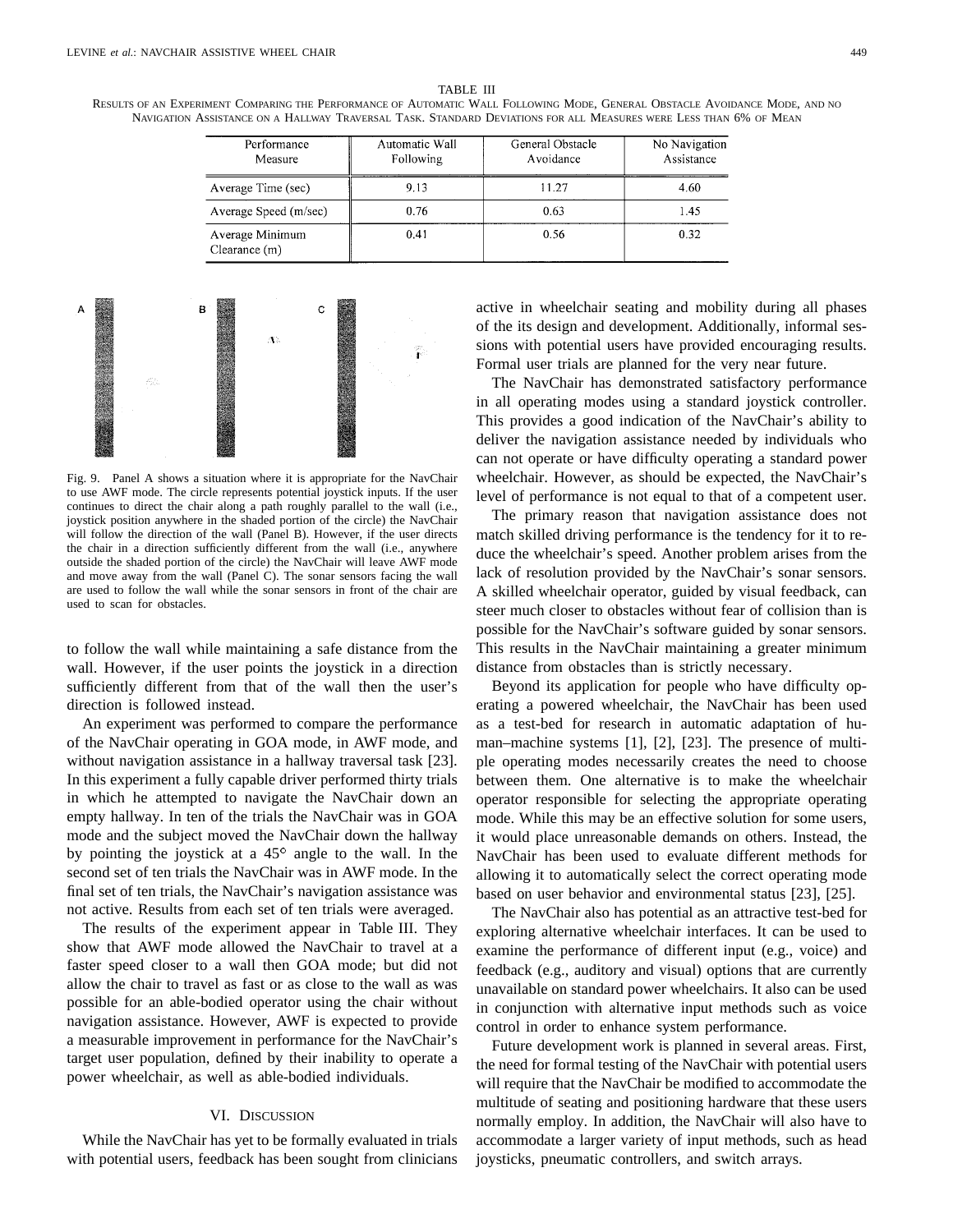There is also a need to add more environmental sensors to the NavChair. Currently, the NavChair has very few sensors on its sides and does not have any sensors at all in back. This can cause the NavChair to become confused when moving within a tightly confined area. In addition to sonar sensors, infrared range finders and bump sensors should be added to the NavChair to improve the capability of its obstacle avoidance routines.

Another area for development is the addition of operating modes for the NavChair. A close approach mode is envisioned which will allow a user to "dock" the NavChair at a desk or table. Modes for more autonomous operation with discrete control methods such as switches and voice are also needed [24]. For those with the most severe disabilities there is also a need for a fully autonomous mode. This mode has already been successfully demonstrated informally within the laboratory setting and is based on a global environmental map and a path planning routine available from the autonomous mobile robot work which led to the NavChair.

## VII. CONCLUSION

Advances have been made in the technology of "smart wheelchairs" during the development of the NavChair. Performance of the NavChair has demonstrated its potential as an effective approach to providing independent mobility to a wide range of users who can not independently operate a powered wheelchair system. The design of the NavChair readily allows for different operating levels ranging from simple obstacle avoidance to fully autonomous navigation. Additionally, the NavChair provides a means for development and testing of "shared control" methods, where a human operator and machine share control of a system. Results from research and development efforts in this area should have application to a broad range of assistive technology systems.

#### **REFERENCES**

- [1] D. Bell, "Modeling human behavior for adaptation in human machine systems," Ph.D. dissertation, Univ. Michigan, Ann Arbor, 1994.
- [2] D. Bell, S. Levine, Y. Koren, L. Jaros, and J. Borenstein, "Shared control of the NavChair obstacle avoiding wheelchair," in *Proc. Annu. RESNA Conf.*, Washington, DC: RESNA, 1993, pp. 370–372.
- [3]  $\frac{1}{\sqrt{2}}$ , "An assistive navigation system for wheelchairs based upon mobile robot obstacle avoidance," in *Proc. IEEE Int. Conf. Robot. Automation*, New York: IEEE Press, 1994, pp. 2018–2022.
- [4]  $\frac{1}{\sqrt{1-\frac{1}{\sqrt{1-\frac{1}{\sqrt{1-\frac{1}{\sqrt{1-\frac{1}{\sqrt{1-\frac{1}{\sqrt{1-\frac{1}{\sqrt{1-\frac{1}{\sqrt{1-\frac{1}{\sqrt{1-\frac{1}{\sqrt{1-\frac{1}{\sqrt{1-\frac{1}{\sqrt{1-\frac{1}{\sqrt{1-\frac{1}{\sqrt{1-\frac{1}{\sqrt{1-\frac{1}{\sqrt{1-\frac{1}{\sqrt{1-\frac{1}{\sqrt{1-\frac{1}{\sqrt{1-\frac{1}{\sqrt{1-\frac{1}{\sqrt{1-\frac{1}{\sqrt{1-\frac{1}{\sqrt{1-\frac{1}{\sqrt{1-\$ system," in *Proc. RESNA Int. Conf.*, Washington, DC: RESNA, 1994, pp. 581–583.
- [5] J. Borenstein and Y. Koren, "Real-time obstacle avoidance for fast mobile robots," *IEEE Trans. Syst., Man, Cybern.*, vol. 19, pp. 1179–1187, 1989.
- [6]  $\_\_\_\$ , "The vector field histogram—Fast obstacle avoidance for mobile robots," *IEEE J. Robot. Automat.*, vol. 7, pp. 278–288, 1991.
- [7] \_\_\_\_\_, "Histogramic In-motion mapping for mobile robot obstacle avoidance," *IEEE J Robot Automation*, vol. 7, pp. 535–539, 1991.
- [8] \_\_\_\_\_, "Error eliminating rapid ultrasonic firing for mobile robot obstacle avoidance," *IEEE Trans. Robot. Automat.*, vol. 11, pp. 132–138, 1995.
- [9] J. Borenstein and U. Raschke, "Real-time obstacle avoidance for nonpoint mobile robots," in *Proc. Fourth World Conf. Robot. Res.*, Pittsburgh, PA, Sept. 17–19, 1991, pp. 2.1–2.9.
- [10] G. Bourhis and P. Pino, "Mobile robotics and mobility assistance for people with motor impairments: Rational justification for the VAHM project," *IEEE Trans. Rehab. Eng.*, vol. 4, pp. 7–11, Mar. 1996.
- [11] R. Brooks, "A robust layered control system for a mobile robot," *IEEE J. Robot. Automat.*, vol. 2, pp. 14–23, 1986.
- [12] J. Crisman and M. Cleary, "Progress on the deictic controlled wheelchair," in *Assistive Technology and Artificial Intelligence*, V. Mittal, H. Yanco, J. Aronis and R. Simpson, Eds. New York: Springer, 1998, pp. 137–149.
- [13] T. Gomi and A. Griffith, "Developing intelligent wheelchairs for the handicapped wheelchair," in *Assistive Technology and Artificial Intelligence*, V. Mittal, H. Yanco, J. Aronis, and R. Simpson, Eds. New York: Springer, 1998, pp. 151–178.
- [14] W. Gribble, R. Browning, M. Hewett, E. Remolina, and B. Kipers, "Integrating vision and spatial reasoning for assistive navigation," in *Proc. AAAI Workshop on Integrating Artificial Intell. Assistive Technol.*, Madison, WI, 1998.
- [15] H. Hoyer, U. Borgolte, and R. Hoelper, "An omnidirectional wheelchair with enhanced comfort features," in *Proc. ICORR'97*, Bath, U.K., Apr. 1997.
- [16] L. Jaros, D. Bell, S. Levine, J. Borenstein, and Y. Koren, "NavChair: Design of an assistive navigation system for wheelchairs," in *Proc. 16th Annu. RESNA Int. Conf.*, Washington, DC, RESNA, 1993, pp. 379–381.
- [17] N. Katevas, N. Sgouros, S. Tzafestas, G. Papakonstantinou, P. Beattie, J. Bishop, P. Tsanakas, and D. Koutsouris, "The autonomous mobile robot SCENARIO: A sensor-aided intelligent navigation system for powered wheelchairs," *IEEE Robot. Automat. Mag.*, pp. 60–70, 1997.
- [18] B. Kuipers, "A hierarchy of qualitative representations for space," in *Proc. Working Papers Tenth Int. Workshop Qualitative Reasoning About Physical Syst. (QR-96)*, AAAI Press, 1996.
- [19] S. Levine, Y. Koren, and J. Borenstein, "NavChair control system for automatic assistive wheelchair navigation," in *Proc. 13th Annu. RESNA Int. Conf.*, Washington, DC, RESNA, 1990, pp. 193–194.
- [20] D. Miller, "Semi-autonomous mobility versus semi-mobile autonomy," in *Proc. AAAI Spring Symp. Agents Adjustable Autonomy*, Stanford, CA, 1999, pp. 79–80.
- [21] D. Miller and M. Slack, "Design and testing of a low-cost robotic wheelchair prototype," *Auton. Robots*, vol. 2, pp. 77–88, 1995.
- [22] P. Nisbet, J. Craig, P. Odor, and S. Aitken, "'Smart' wheelchairs for mobility training," *Technol. Disability*, vol. 5, pp. 49–62, 1995.
- [23] R. Simpson, "Improved automatic adaptation through the combination of multiple information sources," Ph.D. dissertation, Univ. Michigan, Ann Arbor, 1997.
- [24] R. Simpson and S. Levine, "Development and evaluation of voice control for a smart wheelchair," in *Proc. Annu. RESNA Conf.*, Washington, DC, RESNA, 1997, pp. 417–419.
- [25]  $\_\_\_\$ , "Automatic adaptation in the NavChair assistive wheelchair navigation system," *IEEE Trans. Rehab. Eng.*, this issue, pp. 452–463.
- [26] R. Simpson, D. Poirot, and M. Baxter, "The Hephaestus smart wheelchair system," in *Proc. 22nd Annu. RESNA Conf.*, Long Beach, CA, 1999.
- [27] *Uniform Federal Accessibility Standards*, Architectural and Transportation Barriers Compliance Board, 1984.
- [28] H. Wakaumi, K. Nakamura, and T. Matsumura, "Development of an automated wheelchair guided by a magnetic ferrite marker lane," *J. Rehab. Res. Dev.*, vol. 29, no. 1, pp. 27–34, 1992.
- [29] H. Yanco, "Wheelesley: A robotic wheelchair system: Indoor navigation and user interface wheelchair," in *Assistive Technology and Artificial Intelligence*, V. Mittal, H. Yanco, J. Aronis, and R. Simpson, Eds. New York: Springer, 1998, pp. 256–268.
- [30] J. Yoder, E. Baumgartner, and S. Skaar, "Initial results in the development of a guidance system for a powered wheelchair," *IEEE Trans. Rehab. Eng.*, vol. 4, pp. 143–151, Sept. 1996.

**Simon P. Levine** received the B.A. and M.A. degrees in mathematics from the University of California at Los Angeles (UCLA), in 1973 and 1975 and the M.S. and Ph.D. degrees in bioengineering from the University of Michigan, Ann Arbor, in 1976 and 1983, respectively.

He holds the positions of Associate Professor and Director of Rehabilitation Engineering in the Department of Physical Medicine and Rehabilitation and the Department of Biomedical Engineering at the University of Michigan and is active in clinical service, research, and teaching. His research interests are focused on control and performance with computerized and robotic assistive technology systems. He has over 100 publications in the area of rehabilitation engineering and technology and has been awarded three U.S. patents.

Dr. Levine is a member of the Rehabilitation Engineering and Assistive Technology Society of North America (receiving the RESNA Distinguished Service Award in 1992 and 1998) and the IEEE Engineering in Medicine and Biology Society.